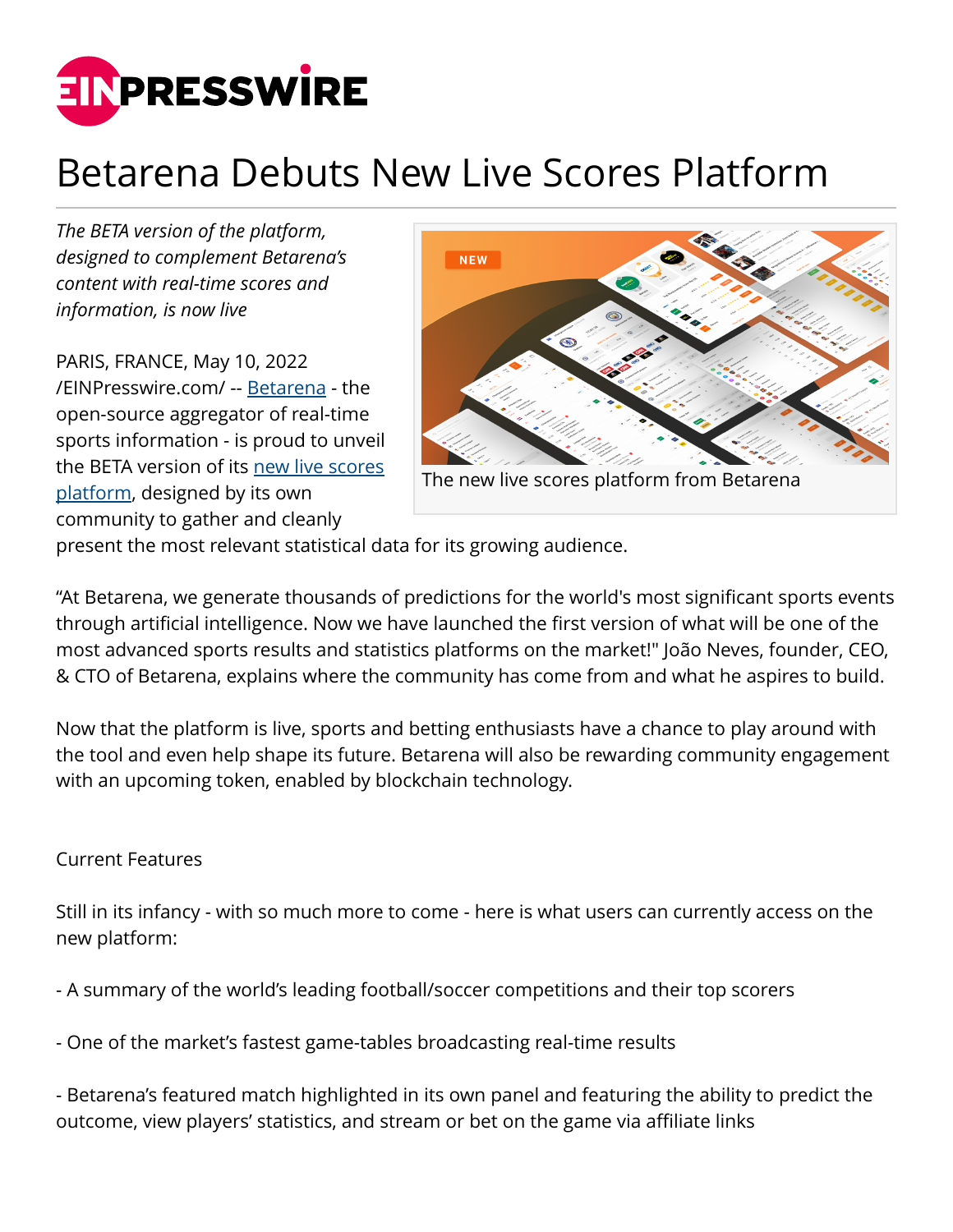## Future Developments

Here's what we can expect from Betarena and the new scoring platform soon, according to their roadmap for 2022:

- Coverage of more sports on the live scores page - as of now football/soccer is being tested on the BETA version. The Betarena team plans to add another 31 sets of sports leagues including Basketball, MMA, and Esports.

- Adding 6 languages to its site - aiming to serve a community that is truly global, Betarena will add to the 5 languages it already offers.

- Strengthening its content - in its key markets, Betarena will increase the number of predictions it generates through artificial intelligence.

However, Betarena doesn't act alone. As an open-source platform, community engagement is vitally important to the development of its offering. Users are invited to contribute their own ideas and opinions, either by leaving feedback on the new platform's BETA or by putting their developer hat on and making changes themselves via [Github](https://github.com/Betarena/scores/projects/1).

Harnessing the blockchain

Rewarding its contributors is central to Betarena's mission of becoming the world's most prominent sports content community. As a way to give back, the team plans to take advantage of blockchain technology and launch their own token by the end of 2022. All contributors to the platform's progress, from the developers to the users who interact on the platform, will be rewarded for their participation with the Betarena token. The idea is to shift to a hybrid business model involving affiliation, subscription for exclusive content, and growing the value and versatility of the Betarena token.

## About Betarena

Founded in Paris in 2018, Betarena has been steadily increasing its audience to become a leading content hub for sports enthusiasts and professionals. In 2021 the platform had over 2 million visits and published almost 70,000 predictions for sports events across 50 leagues around the world.

| Betarena Team             |
|---------------------------|
| Betarena                  |
| partners@betarena.com     |
| Visit us on social media: |